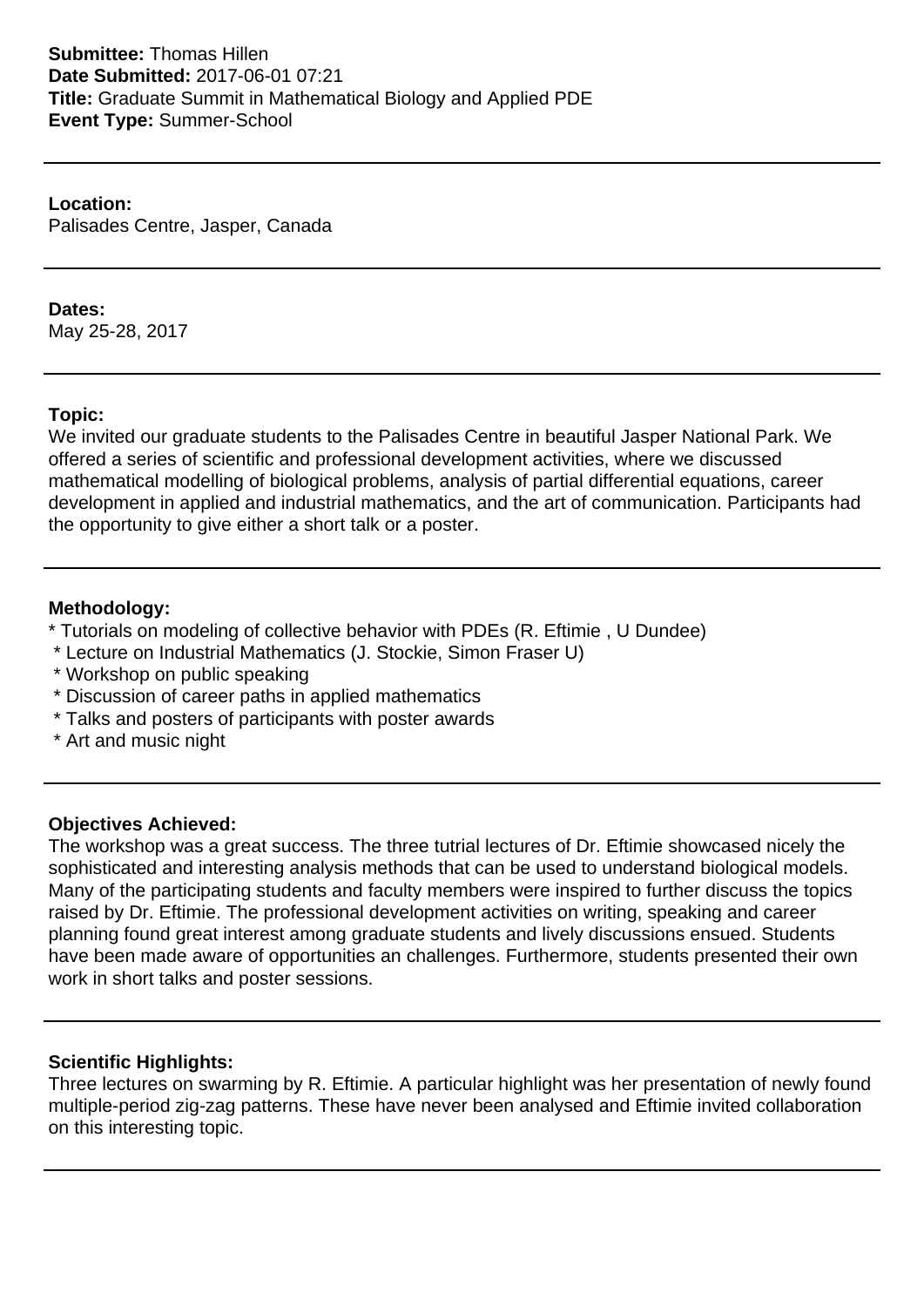# **Organizers:**

Hillen, Thomas, Mathematical and Statistical Sciences, University of Alberta Bianchi, Arianna, Mathematical and Statistical Sciences, University of Alberta

## **Speakers:**

Bianchi, Arianna, Mathematical and Statistical Sciences, University of Alberta, Postdoctoral Fellow - Co- organizer,Hike Coombs, Daniel, Department of Mathematics, University of British Columbia, Professor and Graduate Advisor, Mathematics - Feedback from former students de Vries, Gerda - Mathematical and Statistical Sciences, University of Alberta, Professor & Associate Chair (Undergraduate)Science - Speaking Workshop Eftimie, Raluca - Department of Mathematics, University of Dundee, Senior Lecturer - Formation and Swarming I, II & III Hillen, Thomas - Mathematical and Statistical Sciences, University of Alberta, Professor - Lead Organizer, Art and Music Lewis, Mark - Mathematical and Statistical Sciences, University of Alberta, Canada Research Chair in Mathematical Biology - Co-organizer, Hike Shen, Zhongwei - Mathematical and Statistical Sciences, University of Alberta, Postdoctoral Fellow - Short Talks I Stockie, John - Department of Mathematics, Simon Fraser University, Professor - Industrial **Mathematics**  Tyson, Rebecca - Mathematical Biology, University of British Columbia - Okanagan, Associate Professor - Welcome van den Driessche, Pauline - Department of Mathematics and Statistics, University of Victoria, Professor Emeritus, Adjunct Professor, Dept. Computer Science - Poster session Ward, Michael - Department of Mathematics, University of British Columbia, Professor - Short Talks II Bouman, Judith, University of British Columbia - Modeling the appearance and spread of drug-resistant influenza at the within-host scale Buttenschoen, Andreas, University of Alberta - A space-jump derivation for non-local models of cell-cell adhesion Charette, Laurent, University of British Columbia - Grad Student - Pattern Formation on a slowly evolving spherical cap Chugunova, Marina, University of Calgary - Grad Student - Computing true ocular pressure via applanation tonometry Contreras, Carlos, University of Alberta - Grad Student - Effect of radiation on the cell cycle through mathematical modelling Deutscher, Karl MacEwan University - Grad Student - Analyzing three different predator prey models Durney, Clinton, University of British Columbia - Grad Student - A Mechano-Chemical Model of Drosophila Dorsal Closure Fagbade, Adeyemi University of Saskatchewan - Grad Student Falcao, Rebeca, University of British Columbia - Grad Student - Unknown title Fischer, Sam, University of Alberta - Grad Student - Optimal Placement of Watercraft Inspection **Stations**  Funk, Felix, University of British Columbia - Grad Student - How does Chemotaxis affect Cooperation in Public Good Interactions? Gai, Chunyi, Dalhousie University - Grad Student - Slowly varying parameters and the probability densities for delayed bifurcations in partial differential equations Hall, Meghan, University of Alberta - Grad Student - Mathematical Model of Growth and Neuronal Differentiation of Human Induced Pluripotent Stem Cells Seeded on Melt Electrospun Biomaterial